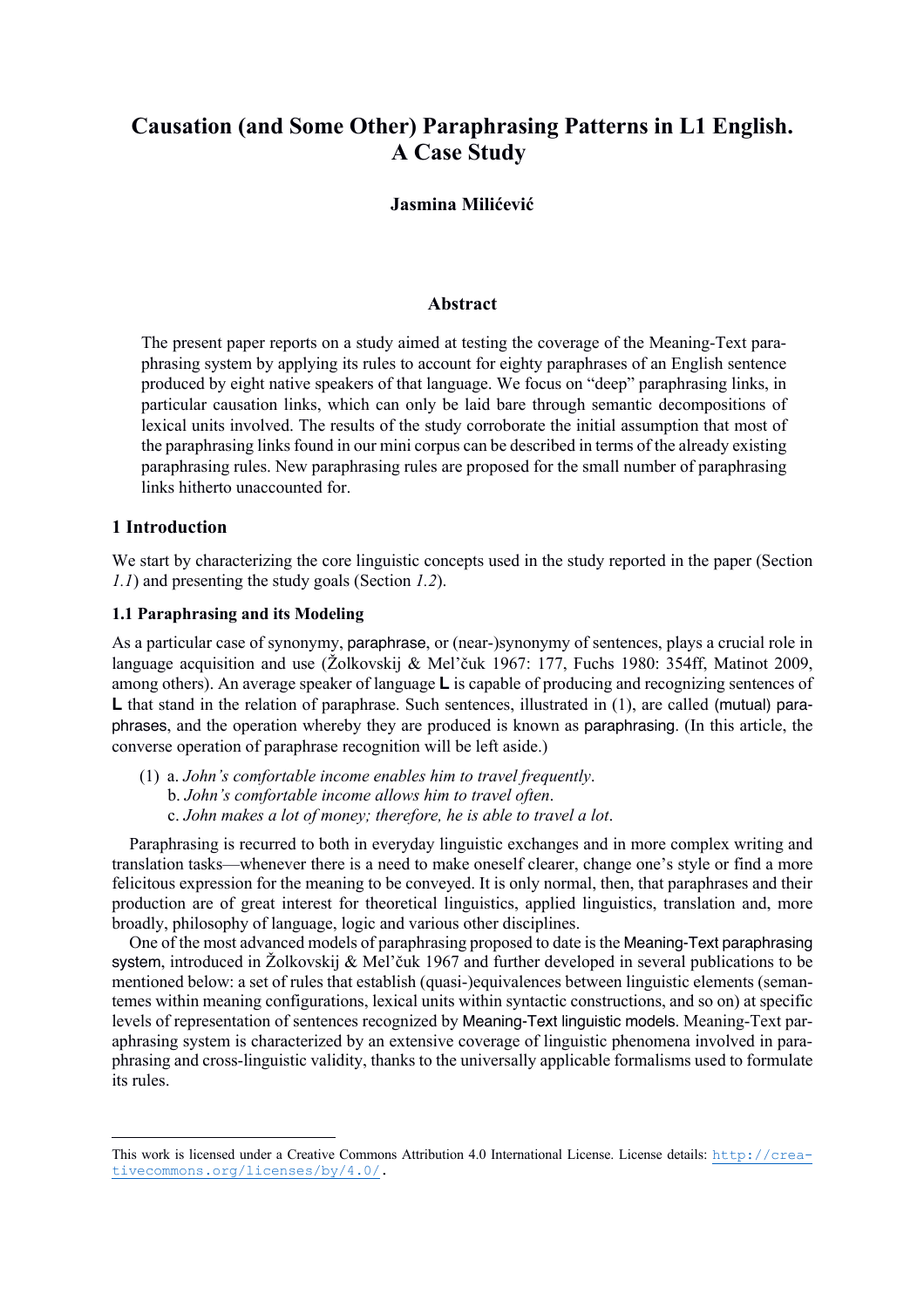There are two major types of paraphrasing rules. Lexical-syntactic paraphrasing rules, which operate at the deep-syntactic representation level, are based on lexical relations between lexical unitsinvolved semantic-derivational (in a broad sense) and collocational—and syntactic constructions within which they appear. They treat quite sophisticated paraphrases, albeit less "deep" than those covered by semantic paraphrasing rules, which operate at the semantic level of representation and account for paraphrases that require semantic decomposition of lexical units present in the corresponding sentences. In this paper, we will see examples of both these rule types, while focusing on the latter, less well-developed and not as well-known as the former.

## **1.2 Goals of the Study**

Our study intended to test the coverage of the Meaning-Text paraphrasing system by applying its rules to describe paraphrastic links in a corpus of paraphrases produced by native speakers of English.

The corpus consisted of eighty paraphrases of sentence (1a) above, organized around a causation verb (*to enable*) linking two facts ('John has a lot of money' and 'John travels a lot'), chosen for its rich paraphrastic potential. The paraphrases were produced by the fourth year anglophone university students superficially initiated into the concept of paraphrasing and given minimal instructions as to how to go about the task at hand.

The immediate goals of the study were theoretical in nature, namely:

- look into paraphrastic diversity in the corpus, i.e., lexical and syntactic paraphrasing means used, and limits of paraphrastic variation;
- determine whether the existing Meaning-Text paraphrasing rules can account for the paraphrases in this particular corpus;
- if necessary, suggest new paraphrasing rules.

The assumption, corroborated by the study results, was that many, but not all, paraphrases in the corpus can be described in terms of the already existing paraphrasing rules.

No attempt was made to evaluate paraphrasing competence of the speakers (this task was left for a future study).

## **2 Global Analysis of the Corpus of Paraphrases**

## **2.1 Quality of the Paraphrases**

All sentences in the corpus were paraphrases of (1a) and grammatically correct; a few contained redundancies and/or stylistically marginal lexical choices, for instance:

- (2) a. *The wages John experiences*  $S_{\text{choice of the collocated}} \rightarrow S$  *is paid give him a lot of travel opportunity*. [Better: *The pay J. receives* <*earns*> …]
	- b. *John's revenue*<sup>[paradigmatic lexical choice]  $\rightarrow$  *income, earnings is/are such that he can travel often*</sup> *without economic* $_{\text{paramatic lexical choice}} \rightarrow \text{financial pressure.}$

Some paraphrases featured elements of pragmatic knowledge; i.e., they were not strictly linguistic paraphrases of (1a); here are some such pragmatic equivalences:

- (3) a. [travel] *a lot* ~ [travel] *several times a year*
	- b. *trave*l ~ *go on vacations* ; *take excursions* ; *get to see the world*
	- c. [allow …] *to travel* ~ [permit] *the luxury of travelling*
	- d. *enable* [to travel]  $\sim$  *grant the freedom* [to take trips]

In most cases, paraphrastic variation involved the propositional content and/or communicative orientation, a.k.a. information structure (Mel'čuk 2001; Féry & Ishihara 2016, eds); stylistic variation was present to a lesser degree. Both the global variation (affecting the overall organization of the sentence) and the local one (affecting individual sentence elements) were present.

The paraphrases in the corpus were lexically rich and structurally diverse. The vast majority were approximate paraphrases, with different degrees of semantic proximity: from very close to quite distant.

#### **2.2 Paraphrastic Variation Found in the Corpus**

Paraphrastic variation was measured according to two parameters, indicated in Table 1: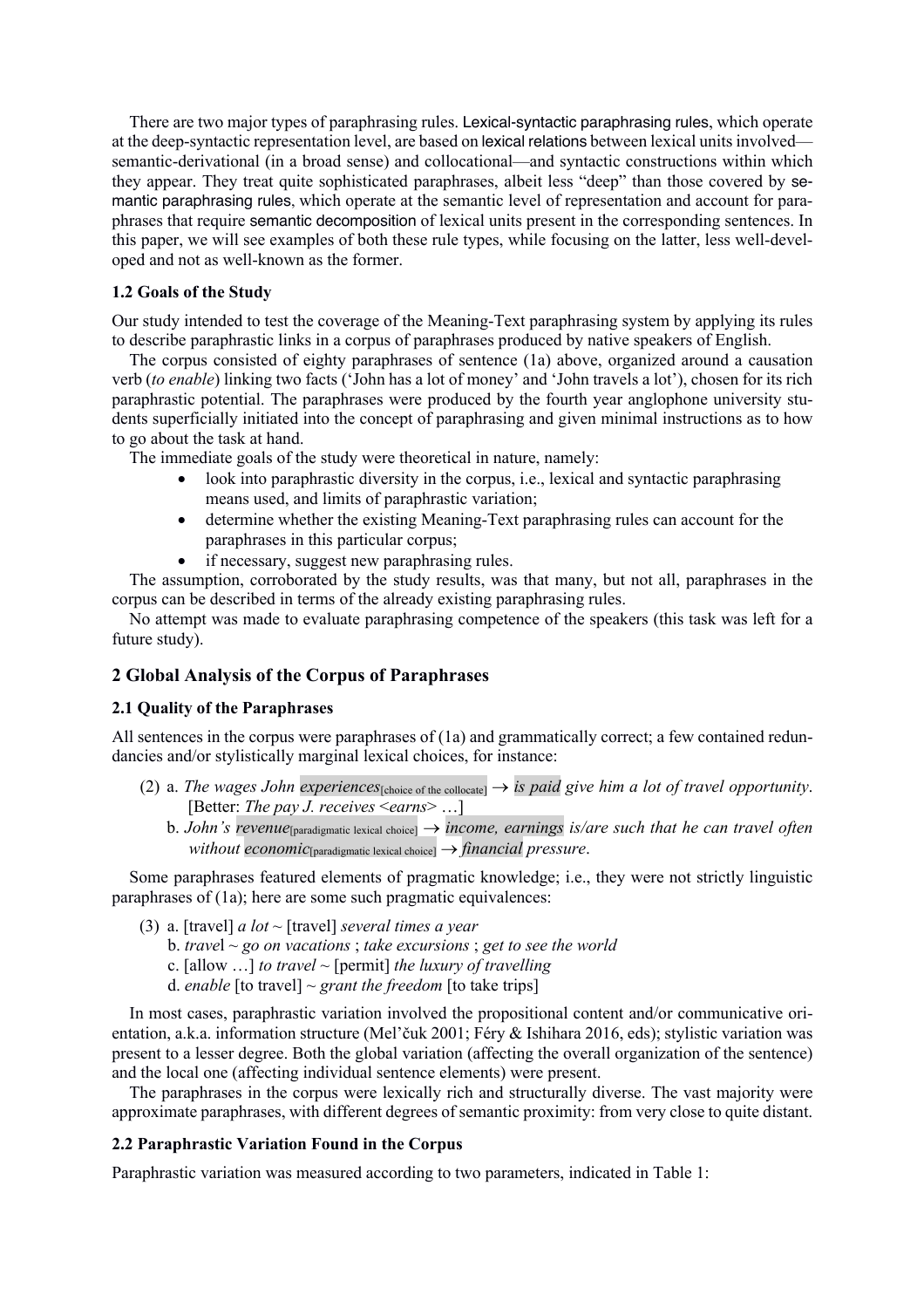| DIMENSIONS OF MEANING INVOLVED | SCOPE OF VARIATION |
|--------------------------------|--------------------|
| propositional content          | global             |
| communicative orientation      | local              |
| style (register)               |                    |

Table 1: Parameters used to determine paraphrastic variation in the corpus

Two paraphrases can differ along any or all three dimensions of meaning. With each dimension of meaning, the scope of variation can be either global or local. The variation can target one or more elements of the initial sentence. Consequently, several paraphrasing rules of different types may be necessary in order to produce just one pair of paraphrases.

On the one hand, paraphrastic variation is correlated to the depth of the paraphrasing link: generally speaking, the more radical the variation, the deeper the level of sentence representation at which it can take place. On the other hand, paraphrastic variation correlates with the exactness of the paraphrasing link: the more variation there is, the greater likelihood to get an approximate paraphrase of the starting sentence.

Global paraphrastic variation found in our corpus is represented in Tables 2 and 3 (for a full list of paraphrases, see Appendix):

| 2-CLAUSE REALIZATION                                                                               |                                                                        |  |  |  |  |  |
|----------------------------------------------------------------------------------------------------|------------------------------------------------------------------------|--|--|--|--|--|
| $P = 'John has money'; Q = 'John can travel'$                                                      |                                                                        |  |  |  |  |  |
| Main fact: the one implemented as the main predication/matrix clause.                              |                                                                        |  |  |  |  |  |
| Completive clauses and nominal relative clauses are considered clause elements (parts of clauses). |                                                                        |  |  |  |  |  |
| A Coordination                                                                                     |                                                                        |  |  |  |  |  |
| P: corroboration Q                                                                                 | John must make a ton of money: he goes on vacation all the time.       |  |  |  |  |  |
| P; consequently Q                                                                                  | John makes a lot of money; therefore, he is able to travel frequently. |  |  |  |  |  |
| B.<br>Subordination                                                                                |                                                                        |  |  |  |  |  |
| B1 Main fact: P                                                                                    |                                                                        |  |  |  |  |  |
| P, which $Q_{\text{cause}}$ <p, causes="" q="" which=""></p,>                                      | John makes good money, which permits him to take a lot of trips.       |  |  |  |  |  |
|                                                                                                    | John is paid well, which is why he can go on so many vacations.        |  |  |  |  |  |
| B <sub>2</sub> Main fact: Q                                                                        |                                                                        |  |  |  |  |  |
| Q caused by P                                                                                      | John can travel lots since he has a comfortable income.                |  |  |  |  |  |
|                                                                                                    | John goes on a lot of trips because he's well off.                     |  |  |  |  |  |
| Not Q if not P                                                                                     | If John didn't make as much as he does, he wouldn't travel as often.   |  |  |  |  |  |
| Table 2: Two-clause realizations of paraphrases                                                    |                                                                        |  |  |  |  |  |

| <b>1-CLAUSE REALIZATION</b>                   |                                                                              |  |  |  |  |
|-----------------------------------------------|------------------------------------------------------------------------------|--|--|--|--|
| C1 Main fact: causation                       |                                                                              |  |  |  |  |
| P causes Q                                    | John's earnings allow him to travel a lot.                                   |  |  |  |  |
| Q is caused by $\leq$ is a result of $\geq$ P | John's frequent vacations have been enabled by his comfortable salary.       |  |  |  |  |
|                                               | Being able to travel a lot is a result of John's good salary.                |  |  |  |  |
| C <sub>2</sub> Main fact: P                   |                                                                              |  |  |  |  |
| P suffices for Q                              | John earns enough money to afford to travel often.                           |  |  |  |  |
|                                               | The money [that John makes] is sufficient to pay for all the trips he takes. |  |  |  |  |
|                                               | The reason why John is able to take so many trips a year is his great        |  |  |  |  |
| P is a reason for Q                           | revenue.                                                                     |  |  |  |  |
| C <sub>3</sub> Main fact: Q                   |                                                                              |  |  |  |  |
| Q is caused by <linked to=""> P</linked>      | John can travel lots since he makes a comfortable amount of money.           |  |  |  |  |
|                                               | Due to a nice income, John goes on many trips.                               |  |  |  |  |
|                                               | John's frequency of travel is correlated to his high remuneration.           |  |  |  |  |
|                                               |                                                                              |  |  |  |  |

Table 3: One-clause realizations of paraphrases

# **2.3 Semantic Proximity of the Paraphrases in the Corpus**

Example (4) illustrates different degrees of semantic proximity between the starting sentence (1a), repeated here as (4a), and some of its paraphrases from our corpus.

<sup>1</sup> An example of a nominal relative clause (bolded), which is a part of the syntactic subject of the sentence: *The money* [*that John makes*] *is sufficient to* …. In contrast, a sentential relative clause, for example, *John makes good money,* [*which permits him to …*] counts as a clause in its own right. For these terms, see Quirk *et al*. (1985: 1118*ff*).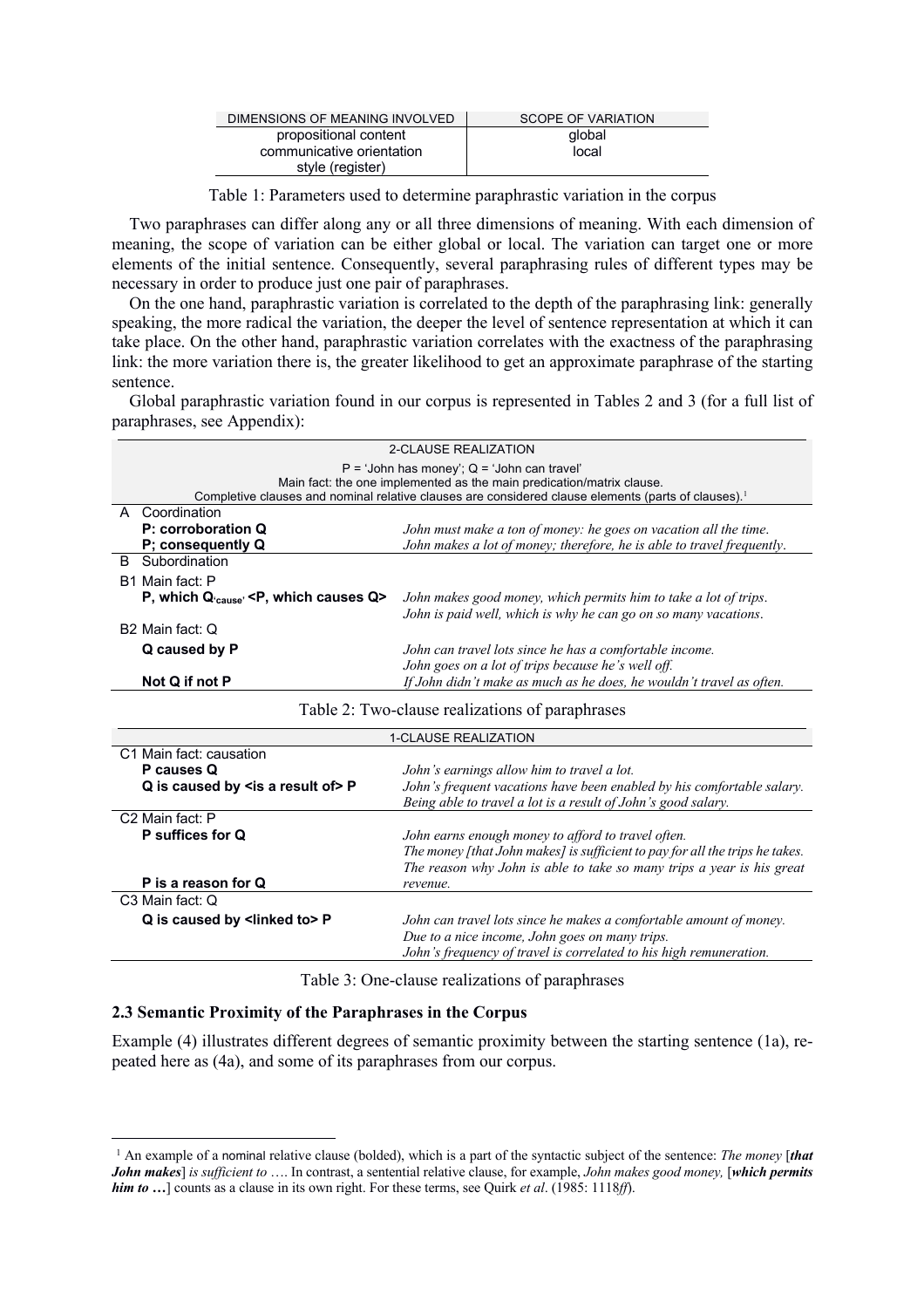

Sentences (4a-b) are exact mutual paraphrases; they do not differ with respect to any dimension of meaning (in other words, their semantic representations are identical) and feature only local lexical differences (*enable* vs. *allow* and *frequently* vs. *often*), as well as different pronominalizations (*John's* [income] vs*. his* [income] and [enables] *him* vs. [allows] *John*).

Sentences (4c-d) are approximate mutual paraphrases, differing slightly in their propositional contents (*thanks to* [expressing 'cause'] vs. *with* [expressing 'means'] and the omission of 'able' in the second sentence), but having the same communicative and stylistic orientation.

As for sentences (4a-b) and (4c-d), they are more remote approximate paraphrases, as they differ not only in some aspects of their propositional meanings but also in their respective communicative organizations, reflected in their globally different syntactic structures.

We could go on with the comparisons, but what has been said seems enough to illustrate the fact that paraphrases can differ more or less substantially with respect to their semantic, communicative and/or stylistic features, ranging from very close to quite distant. Needless to say, the greater the semantic distance between paraphrases, the more interesting and difficult their description becomes.

# **3 Types of Paraphrastic Links Found in the Corpus and Corresponding Paraphrasing Rules**

Three types of paraphrastic links, or paraphrastic equivalences, were found in the corpus: 1) lexical syntactic equivalences, 2) (exact) semantic equivalences and 3) semantic quasi-equivalences. We will take them in turn, along with the corresponding paraphrasing rules.

## **3.1 Lexical-Syntactic Equivalences**

These are the equivalences between lexical items and syntactic constructions within which they appear. In the simplest case, they involve local variation of the propositional content based on synonymic substitutions, some of which are exact and some approximate; cf.:

| John's<br>his | comfortable income<br>high earnings<br>high salary | enables<br>permits<br>allows | him<br>John | (to) travel<br>(to) go on trips<br>(to) take trips | a lot<br>lots<br>frequently |          |
|---------------|----------------------------------------------------|------------------------------|-------------|----------------------------------------------------|-----------------------------|----------|
|               | comfortable returns<br>adequate funds              | lets                         |             | (to) do trips<br>(to) go travelling                | often<br>regularly          |          |
| 2x            | 5х                                                 | 4х                           | 2x          | 5x                                                 |                             | $= 2000$ |

Table 4: Some lexical-syntactic equivalences found in our corpus

Note the large number of paraphrases that can be obtained by these relatively simple substitutions, illustrating the high paraphrastic potential of Language.

Paraphrases of this type are modeled by means of well-known lexical-syntactic paraphrasing rules (Žolkovskij & Mel'čuk 1967; Mel'čuk 1974: 141-176, 1992, 2013: 137-197). These rules, formulated in terms of lexical functions (Mel'čuk 1974: 78-109; Wanner, ed., 1996; Mel'čuk & Polguère 2021), operate on dependency-based Deep-Syntactic Structures (DSyntSs) of sentences and are, just like the formalisms in which they are couched, cross-linguistically universal.

Two equivalent DSyntSs and two lexical-syntactic paraphrasing rules that relate them are given in Figs 1 and 2 below.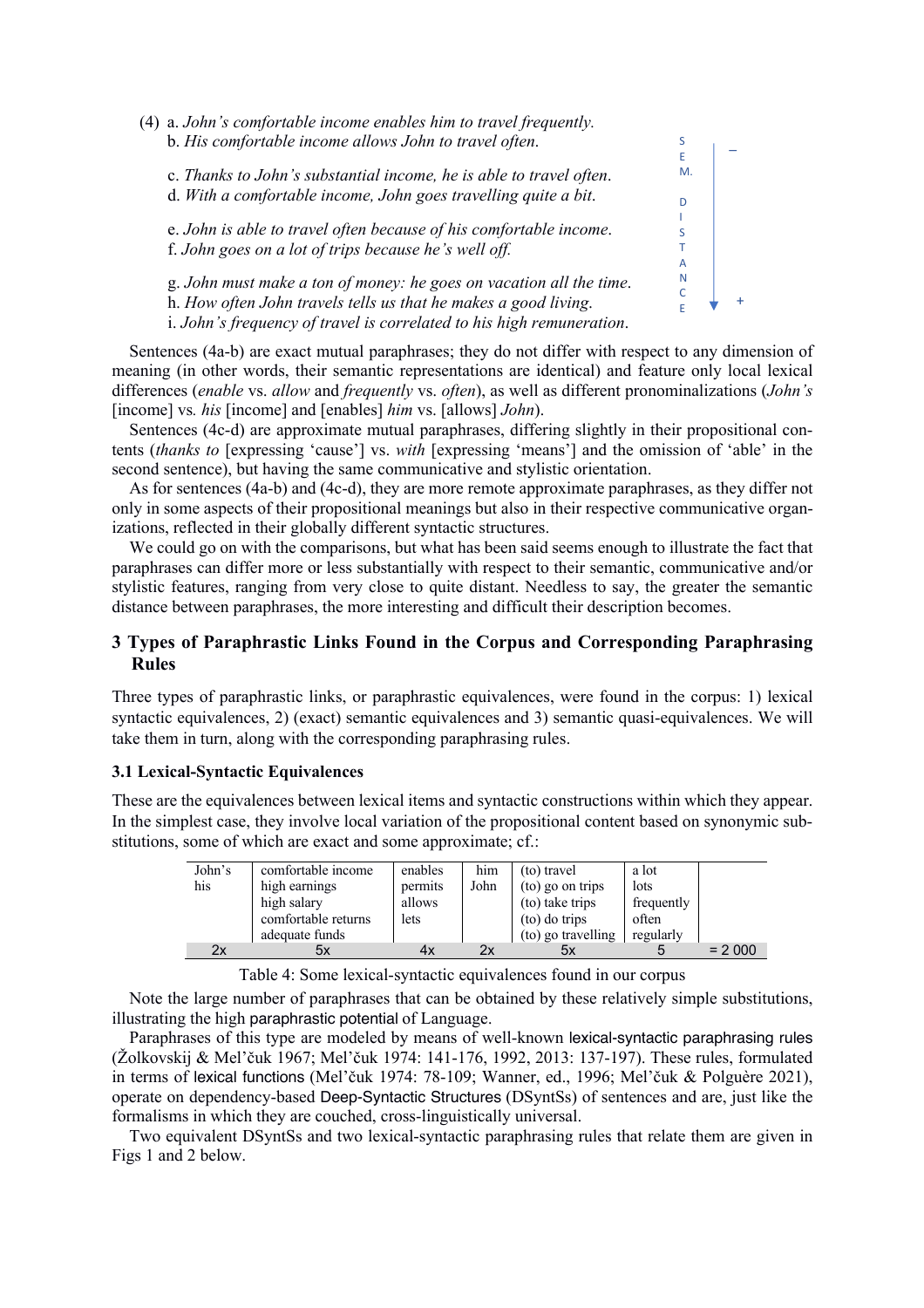REMARK. In these DSyntSs and paraphrasing rules, we see the following lexical functions:  $\mathcal{O}_{\text{per}_1}$  (a particular light verb),  $S_0$  (a nominalization),  $M_{\text{A}}$  and  $\alpha$  intensifying collocate bearing on the frequency of occurrence of the fact denoted by the base of the collocation) and  $\text{syn}$  (a synonym of a lexical unit).



Figure 1: DSyntS of (1a) and an equivalent DSyntS



Figure 2a: Light verb fission (Rule<sup>EQ\_EX-SYNT</sup> 1) Figure 2b: Synonymic substitution (Rule<sup>EQ\_EX-SYNT</sup> 2)

The rule in Fig. 2a allows for the substitution (to)  $travel_{(L(V))} \sim (to)$   $take \leq do$ , go  $on \geq_{(Oper1)} trips_{(S0(L(V)))}$ , and that in Fig. 2b accounts for the substitution (to) *enable*(L) ~ (to) *allow*(Syn(L)).

Meaning-Text paraphrasing system contains some hundred rules of the type illustrated in Fig. 2, capable of treating a wide range of quite sophisticated lexical-syntactic paraphrases.

#### **3.2 Semantic Equivalences**

Semantic equivalences fall into two major subtypes. Semantic-propositional equivalences are based on the operation of semantic decomposition, allowing for a description of a given non-elementary lexical meaning 's' in terms of the meanings simpler than 's'.<sup>2</sup> In our approach, these equivalences are modeled by means of semantic expansion/reduction rules—actually, (part of) lexicographic definitions of corresponding lexical units (see Fig. 4 below). These rules operate on semantic structures [SemSs] of sentences and are needed to discover semantic paraphrastic links, not accessible at the deep-syntactic level of representation. They are language specific (depending on the available lexical stock), but their formal type is cross-linguistically universal.

Semantic-communicative equivalences hold between configurations of communicative markers, i.e., specific distributions of values of communicative oppositions such as Thematicity, Givenness, Focalization, etc. They are modeled by means of semantic-communicative restructuring rules, relatively new and less widely known than the decomposition rules (see, for instance, Milićević 2007a: 231-245).

Sentence (4c) is an approximate paraphrase of sentence (1a), differing from it both in the propositional content and communicative orientation. Let us demonstrate how our semantic paraphrasing rules can be used to produce the former from the latter. The underlying representations of (1a) and (4c) follow:

<sup>&</sup>lt;sup>2</sup> A meaning 's<sub>1</sub>' is simpler than the meaning 's<sub>2</sub>' if 's<sub>1</sub>' can be used within the decomposition of 's<sub>2</sub>' and the converse does not hold. Thus, 'look' is simpler than 'stare' since 'stare' = 'look in a particular way' and 'look' ≠ 'stare in a particular way.'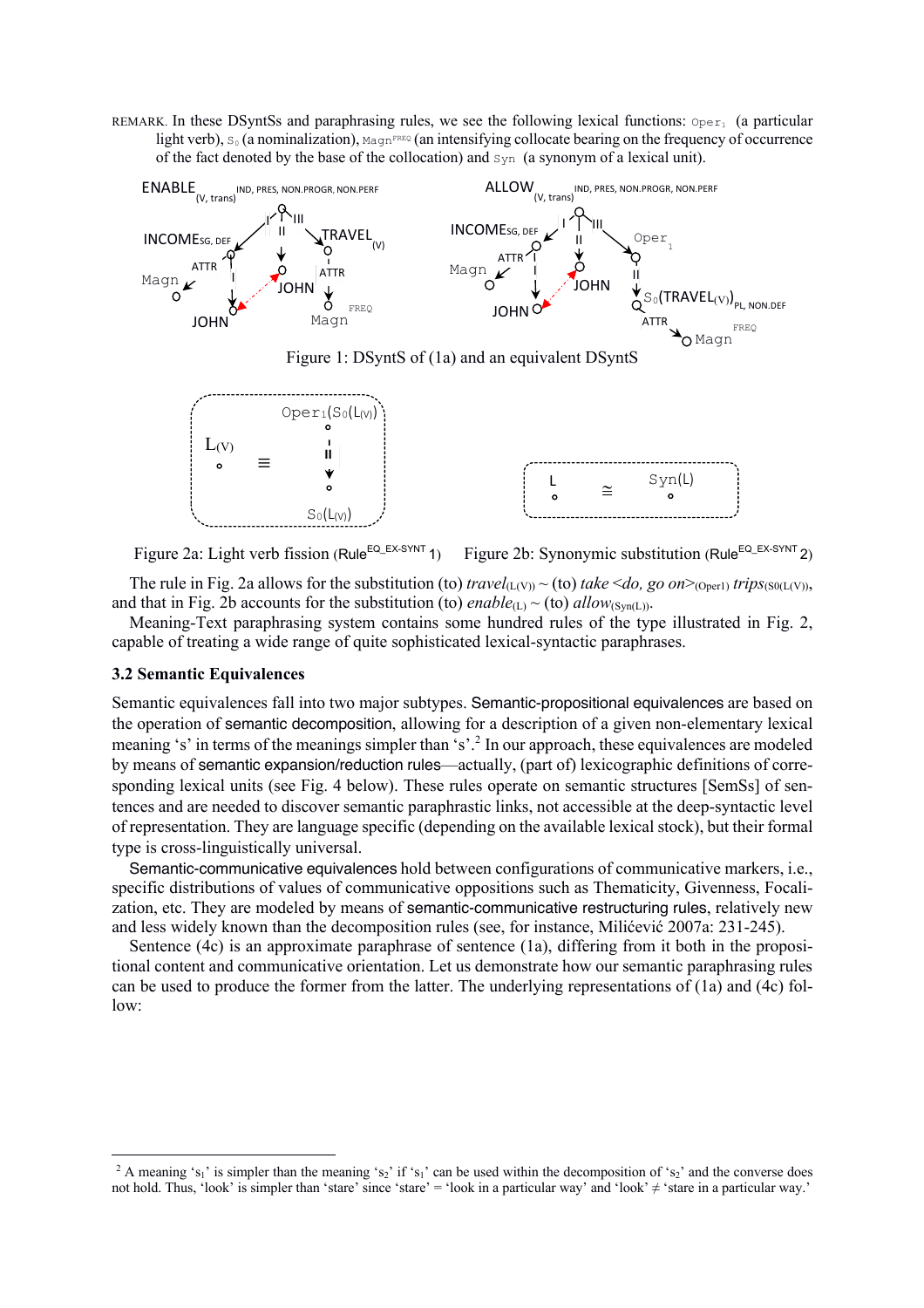





We start by decomposing the semanteme 'enable' in the SemS of (1a), using (the equivalence part of) the rule indicated in Fig. 4 below: 'income<sub>X</sub> enables John<sub>Y</sub> to travel<sub>Z</sub>' = 'income<sub>X</sub> causes that John<sub>Y</sub> is able to travel<sub>z</sub>.' This allows us to "extract" the semantemes '(to) cause' and '(be) able.' We proceed to a restructuring of the semantic-communicative structure of (1a), applying to it the rule in Fig. 5, which moves the theme  $\sim$  boundary and changes the communicatively dominant semanteme of the semantic rheme from '(to) cause<sub>X</sub>' (extracted from '(to) enable') to '(be) able<sub>Z</sub>'.<sup>3</sup>



Figure 4: A semantic expansion/reduction rule (using the lexicographic definition of  $\text{ENABLE}(V, \text{trans})$ )



Figure 5: A semantic-communicative reconstruction rule

In the subsequent lexicalization and arborization of the representation underlying sentence (4c), '(be) able' is expressed as the main predication, while 'to.cause' is implemented by a prepositional phrase *thanks to* N.

Other implementations of this representation are of course possible; they may involve only alternative expressions of the propositional content or a change of the propositional content itself (requiring the application of additional paraphrasing rules), resulting in more distant paraphrases of (4c); cf.:

| thanks to                        | John's | comfortable income                                  | he   | is able                                                   | (to) travel                                          | a lot                       |           |
|----------------------------------|--------|-----------------------------------------------------|------|-----------------------------------------------------------|------------------------------------------------------|-----------------------------|-----------|
| because of<br>due to<br>owing to | his    | high earnings<br>high salary<br>comfortable returns | John | is free<br>has the ability<br>has the<br>opportunity      | (to) go on trips<br>(to) take trips<br>(to) do trips | lots<br>frequently<br>often |           |
| as a result of                   |        | adequate funds                                      |      | can<br>can allow himself<br>can afford<br>gets<br>manages |                                                      | regularly                   |           |
| 5x                               | 2x     | 5x                                                  | 2x   | 9x                                                        | 4x                                                   | 5                           | $= 18000$ |

Table 5: Some paraphrases of sentence (4c)

<sup>&</sup>lt;sup>3</sup> A communicatively dominant semanteme of a Thematic/Rhematic area (defined over a SemS) is the semanteme to which the entire area can be reduced—a sort of a minimal paraphrase of this area.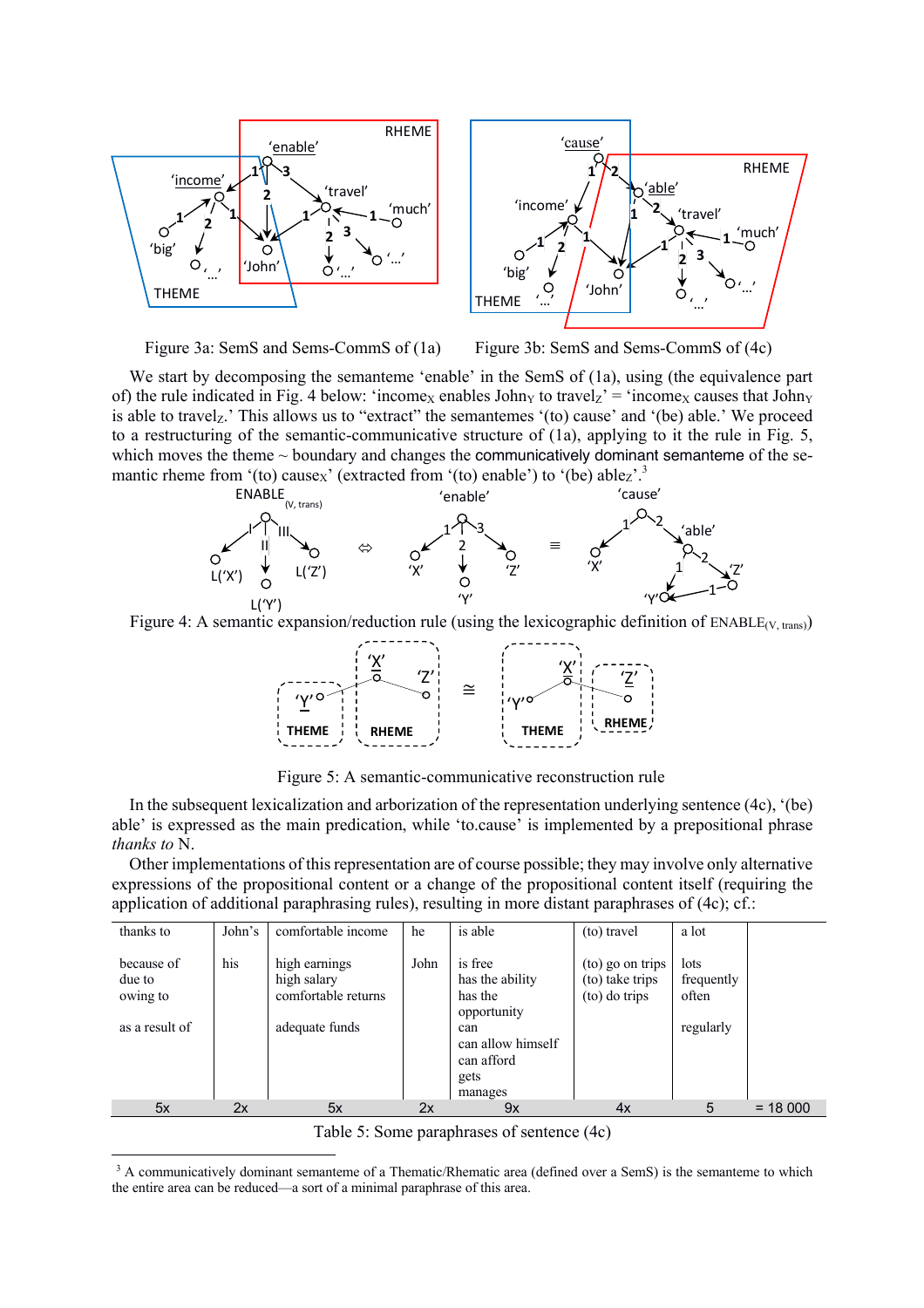## **3.3 Semantic Quasi-Equivalences**

These equivalences underly approximate paraphrases such as those in (5) below; the starting sentence (1a) is repeated for convenience as (5a):

- (5) a. *John's comfortable income enables him to travel frequently*.
	- b. *John makes a lot of money; therefore, he is able to travel frequently*.
	- c. *If John didn't make as much as he does, he wouldn't travel so often*.
	- d. *John makes enough money to be able to travel a lot*.
	- e. *With a comfortable income, John goes travelling quite a bit.*
	- f. *John must make a ton of money: he goes on vacation all the time.*

They are modeled by means of semantic quasi-equivalence rules (Milićević 2007a: 190-230, 2007b, 2021), global substitution rules which manipulate very general meanings, close to semantic primitives (Wierzbicka 1996, 2021), and are most likely universal.

Quasi-equivalence rules necessary to relate sentence (5a) to its paraphrases (5b)-(5f) are indicated in Table 6 below; all but the last one had been previously identified and described within the Meaning-Text approach.

| $(5a)$ to $(5b)$ | $CAUSE \sim CONSEQUENCE$             | 'P causes $Q' \cong 'P$ , consequently Q'       |            |
|------------------|--------------------------------------|-------------------------------------------------|------------|
| $(5a)$ to $(5c)$ | $CAUSE \sim CONDITION$               | 'P causes $Q' \cong$ 'If (not) P, then (not) Q' | $\sqrt{2}$ |
| $(5a)$ to $(5d)$ | $\vert$ CAUSE ~ SUFFICIENT CONDITION | 'P causes $Q' \cong 'P$ is sufficient for $Q'$  | $\sqrt{2}$ |
| $(5a)$ to $(5e)$ | $CAUSE \sim MEANS$                   | 'P causes $Q' \cong 'By$ means of P, Q'         | $\sqrt{ }$ |
| $(5a)$ to $(5f)$ | $CAUSE \sim CORROBORATION$           | 'P causes $Q' \cong 'P$ , as corroborated by Q' |            |

Table 6: Semantic quasi-equivalences between sentences in (5) and the corresponding paraphrasing rules

The CAUSE  $\sim$  CONSEQUENCE rule written in the semantic network formalism is given in Figure 6:

'cause' 'Q' 'P' <sup>1</sup> <sup>2</sup> <sup>≅</sup> 'consequence' 'Q' 'P' 2 1

Figure 6: A semantic quasi-equivalence rule (a global substitution)

The application of semantic quasi-equivalence rules invariably requires prior semantic decompositions of meanings present in the initial semantic structure (carried out by semantic expansion/reduction rules introduced in section 2.1) in order to extract the semantic component(s) they manipulate—in our case, the semanteme '(to) cause'. They also regularly trigger major modifications of the communicative structure of the initial sentence (performed by semantic-communicative reconstruction rules like the one in Fig. 5).

Let us sketch the process of production of sentence (5b) starting from the semantic representation underlying sentence (5a), given in a verbal, or textual, form (6a) below. (The semantemes intensifying 'money' and 'travel' are omitted from the representation for simplicity's sake; the communicatively dominant semantemes are underlined).

- (6) a. 'John's having money enables him to travel
	- b. 'John's having money 'causes that he is.able' to travelo'
	- c. 'John's being.able to travelo is.a.consequnce.of his having money'
	- d. 'John hasp money; as a.consequence, he is.able to travel $\alpha$ '

Semantic decomposition of 'enable' (by the expansion/reduction rule in Fig. 4 above applied from left to right) results in the representation in (6b). Then the global substitution rule in Fig. 6 is applied to (6b), yielding (6c). Finally, a communicative reconstruction rule (that will not be shown) is applied to (6c) in order to put 'be.able' in the communicatively dominant position with respect to 'consequence', which get us to (6d). A result of this last rule's application is the inversion of subordination (head switching) happening in the subsequent phases of synthesis (at the deep-syntactic level of representation).

The representation in (6c) can of course be implemented by sentences other than (5b), for example the following ones: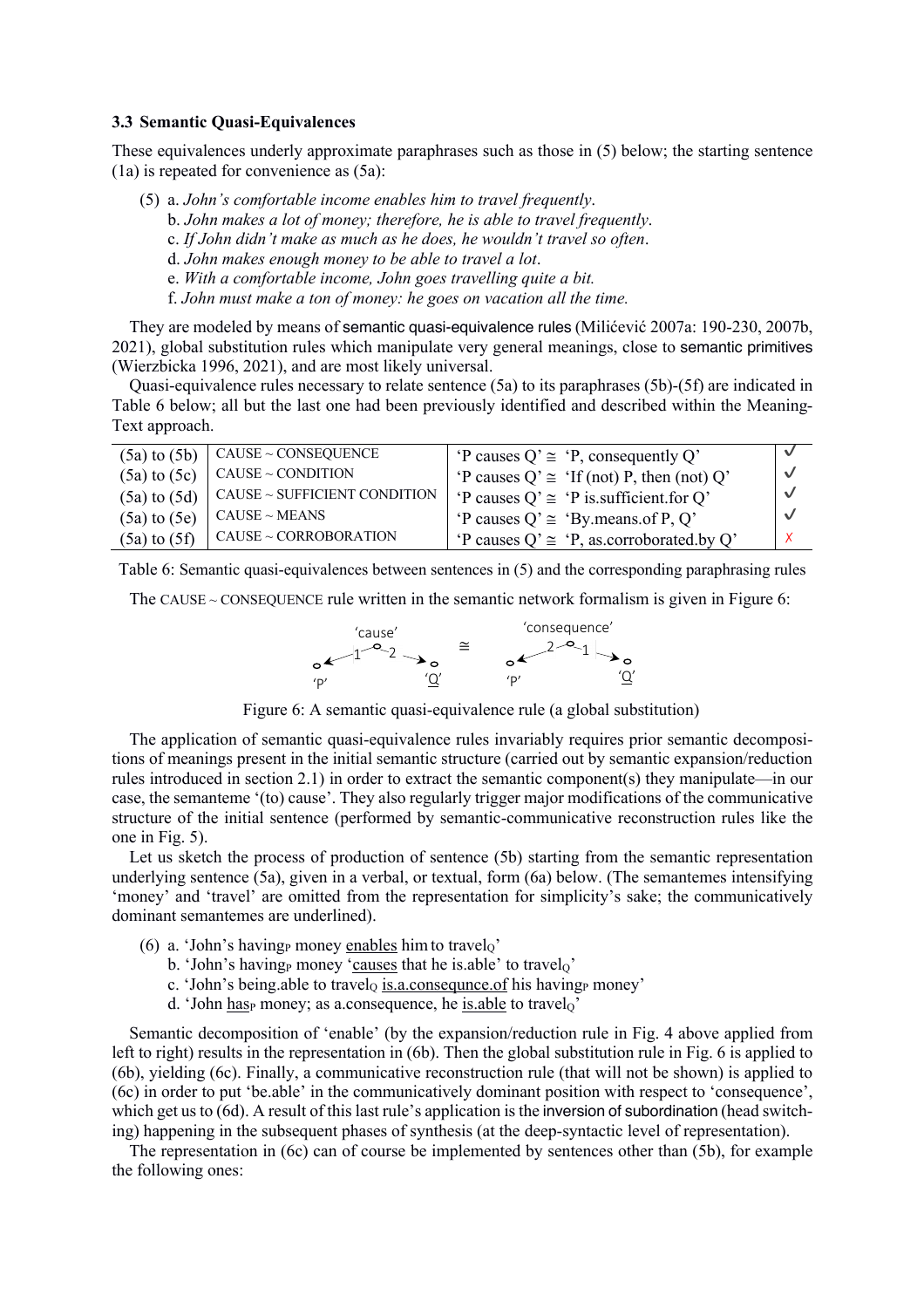(7) a. *John has money; therefore* <*so, consequently*> *he can travel*. b. *John has money and (therefore) can travel*. c. *John has money; he can travel.*

To wrap up, let me mention two semantic quasi-equivalences underlying some paraphrases in the corpus that are not causation-related; the first one holds between the sentences in (8) and the second one between those in (9); the relevant fragments of sentences are bolded:

- (8) a. *Because of his comfortable income, John can travel a lot*. b. *John travels a lot thanks to his comfortable income*.
- (9) a. *Thanks to his remunerative job, John travels often* <*frequently*>. b. *Travelling has been made easy thanks to John's high salary*.

The corresponding quasi-equivalence rules are indicated in Table 7; the second rule hadn't been identified and described before.

|                                           | (8a) to (8b) ABILITY ~ HABIT/FREQUENCY   'X is able to do P ' $\cong$ 'X usually/often does P' |  |
|-------------------------------------------|------------------------------------------------------------------------------------------------|--|
| $(9a)$ to $(9b)$   HABIT/FREQUENCY ~ EASE | $\mid$ 'X usually/often does P' $\cong$ 'doing P is easy for X' $\mid$ X                       |  |

Table 7: Another two semantic quasi-equivalences and the corresponding paraphrasing rules

These quasi-equivalences are not purely linguistic in nature; they exploit some everyday knowledge about the world: in the first case, that being able to do something entails being in the habit of doing this thing, if it turns out beneficial or pleasant for us; in the second, that things we do often and up being easy for us to do. Thus, the paraphrases they allow us to produce are partially pragmatically based.

# **4 Conclusion**

As predicted at the outset of the study, most paraphrasing rules applied (unconsciously) by the speakers that produced the paraphrases in our corpus already exist within the Meaning-Text paraphrasing system. More specifically, semantic (quasi-)equivalence rules and semantic-communicative restructuring rules were exploited for global restructuring of the semantic representation underlying the starting sentence; they were often used in conjunction with lexical-syntactic equivalence rules for more local restructuring.

A few paraphrastic links were found that were not accounted for by the existing paraphrasing rules:

- rhetorical additions (*We know that John does well …* ; *How often John travels tells us that* …);
- «causation  $\sim$  corroboration» link, illustrated in (5a)-(5f), also rhetorical in nature;
- «habit  $\sim$  frequency/ease» link, as in (9), a semantic equivalence with a hint of pragmatic knowledge.

To find more paraphrastic links not accounted for by Meaning-Text paraphrasing rules, a larger corpus of paraphrases is needed.

Future studies could focus on the description of rhetorical paraphrastic links, like those just mentioned, and pragmatically based paraphrases, such as those illustrated in example (3).

## **Acknowledgements**

I am grateful to Igor Mel'čuk for his remarks on a prefinal version of the paper.

## **References**

Féry, Caroline & Ishihara, Shinchiro, eds. 2016. *The Oxford Handbook of Information Structure*. Oxford: Oxford University Press.

Fuchs, Catherine. 1980. *Paraphrase et théorie du langage. Contributions à une histoire des théories linguistiques contemporaines et à la construction d'une théorie énonciative de la paraphrase*. PhD Thesis. Paris: Université Paris VII.

Marengo, Sébastien, ed. 2021. *La Théorie Sens-Texte. Concepts clefs et applications*. Paris: L'Harmattan.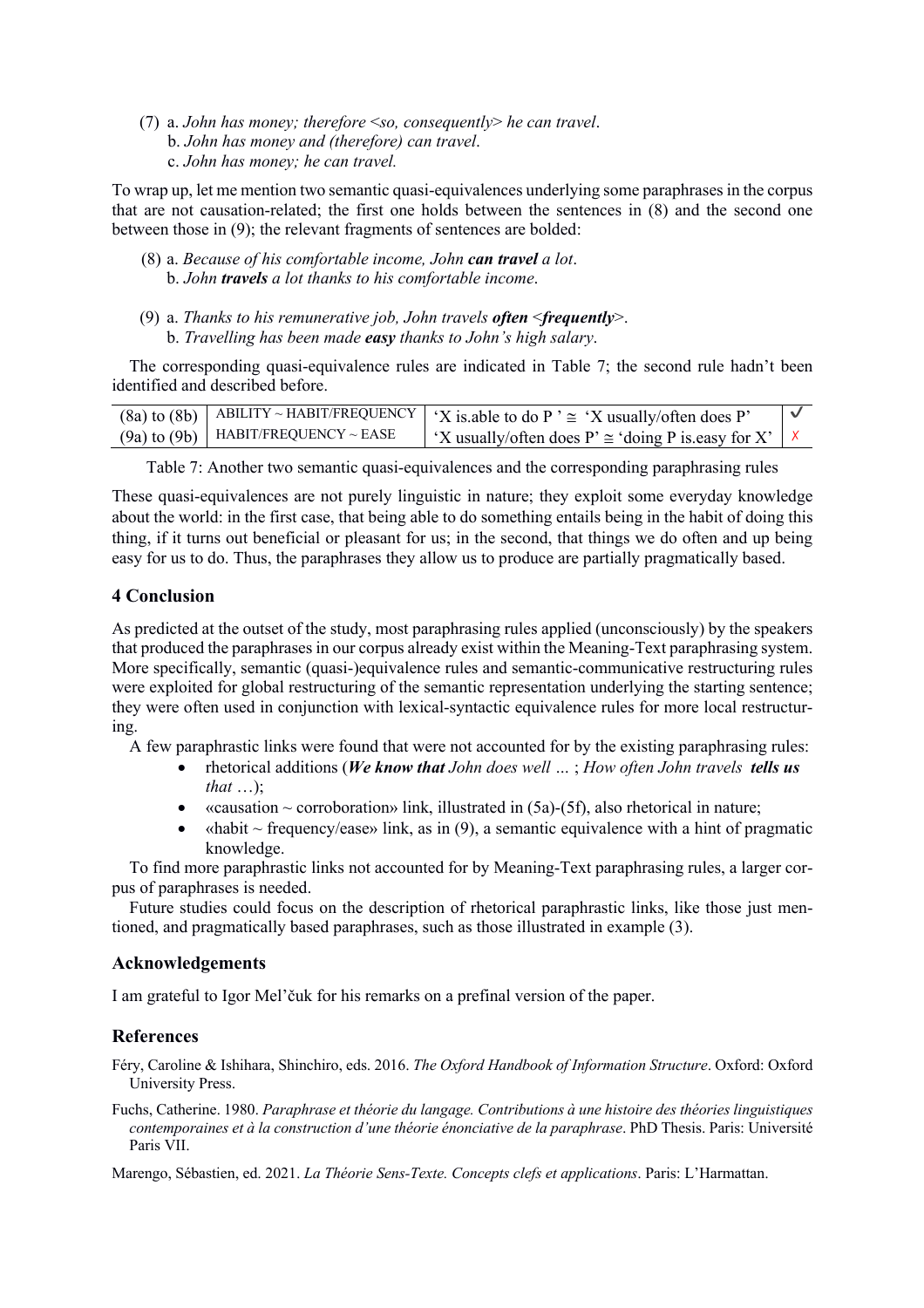- Martinot, Claire. 2009. Reformulations paraphastiques et stades d'acquisition en français langue maternelle. *Cahiers de Praxématique*, 52: 29-58.
- Mel'čuk, Igor. 1974. *Opyt teorii lingvističeskix modelej Smysl-Tekst*. Moscow: Nauka. [Reprinted in 1999, Moscow: Jazyki russkoj kul'tury.]
- Mel'čuk, Igor. 1992. Paraphrase et lexique: la théorie Sens-Texte et le Dictionnaire explicatif et combinatoire. In: Mel'čuk, I. *et al*., *Dictionnaire explicatif et combinatoire du français contemporain. Recherches lexico-sémantiques III*. Montréal: Presses de l'Université de Montréal; 9-59.
- Mel'čuk, Igor. 2001. *Communicative Organization in Natural Language*. Amsterdam/Philadelphia: Benjamins.
- Mel'čuk, Igor. 2013. *Semantics. From Meaning to Text*, vol 2. Amsterdam/Philadelphia: John Benjamins.
- Mel'čuk, Igor & Polguère, Alain. 2021. Fonctions lexicales dernier cri. In: Marengo, S., ed., 2021; pp. 75-155.
- Milićević, Jasmina. 2007a. *La paraphrase. Modélisation de la paraphrase langagière*. Berne: Peter Lang.
- Milićević, Jasmina. 2007b. Semantic Equivalence Rules in Meaning-Text Paraphrasing. In: Wanner, L., ed., *Selected Lexical and Grammatical Issues in Meaning-Text Theory. In Honor of Igor Mel'čuk*. Amsterdam/ Philadelphia: John Benjamins; 267-297.
- Milićević, Jasmina. 2021. Modélisation de la paraphrase linguistique approximative. In: Marengo, S., ed, 2021; pp. 51-74.
- Quirk, Randolph, Greenbaum, Sidney, Leech, Goeffrey & Svartvik, Jan. 1985. *A Comprehensive Grammar of the English Language*. London: Longman.
- Wanner, Leo, ed. 1996. *Lexical Functions in Lexicography and Natural Language Processing*. Amsterdam/Philadelphia: John Benjamins.
- Wierzbicka, Anna. 1996. *Semantics, Primes and Universals*. Oxford/New York: Oxford University Press.
- Wierzbicka, Anna. 2021. Semantic Primitives, Fifty Year Later. *Russian Journal of Linguistics*, 25/2: 317-342.
- Žolkovskij, Aleksandr & Mel'čuk, Igor. 1967. O semantičeskom sinteze. *Problemy kibernetiki*, 19: 177-238. [French translation: Sur la synthèse sémantique. 1970. *TA Informations*, 2: 1-85.]

## **Appendix: Corpus of Paraphrases**

Below we list all eighty paraphrases of the sentence *John's comfortable income enables him to travel a lot*. 4

#### 2-CLAUSE REALIZATION

 $P = 'John has money'; Q = 'John can travel'$ Main fact: the one implemented as the main predication/matrix clause. Completive clauses and nominal relative clauses are considered clause elements (parts of clauses).

A Coordination

*John has a good salary and can afford frequent travel*. | *John must make a ton of money: he goes on vacation all the time.* | *John makes a lot of money; therefore, he is able to travel frequently.* [2]

#### B Subordination

B1 Main fact: P

*John makes good money, which permits him to take a lot of trips*. | *John makes a lot of money, which lets him travel often.* | *John has a high salary, which allows him to travel lots.* | *John is paid well, which is why he can go on so many vacations.* | *John receives comfortable wages, which allows him to travel several times a year.* | *John makes enough money that he can travel a lot*. | *We know John does well (for himself) because he travels a lot.* [7]

<sup>4</sup> The paraphrases were produced by eight students of the course FREN 4046 (*Expression écrite*) given at Dalhousie University (Halifax, Canada) in the 2017-2018 academic year.